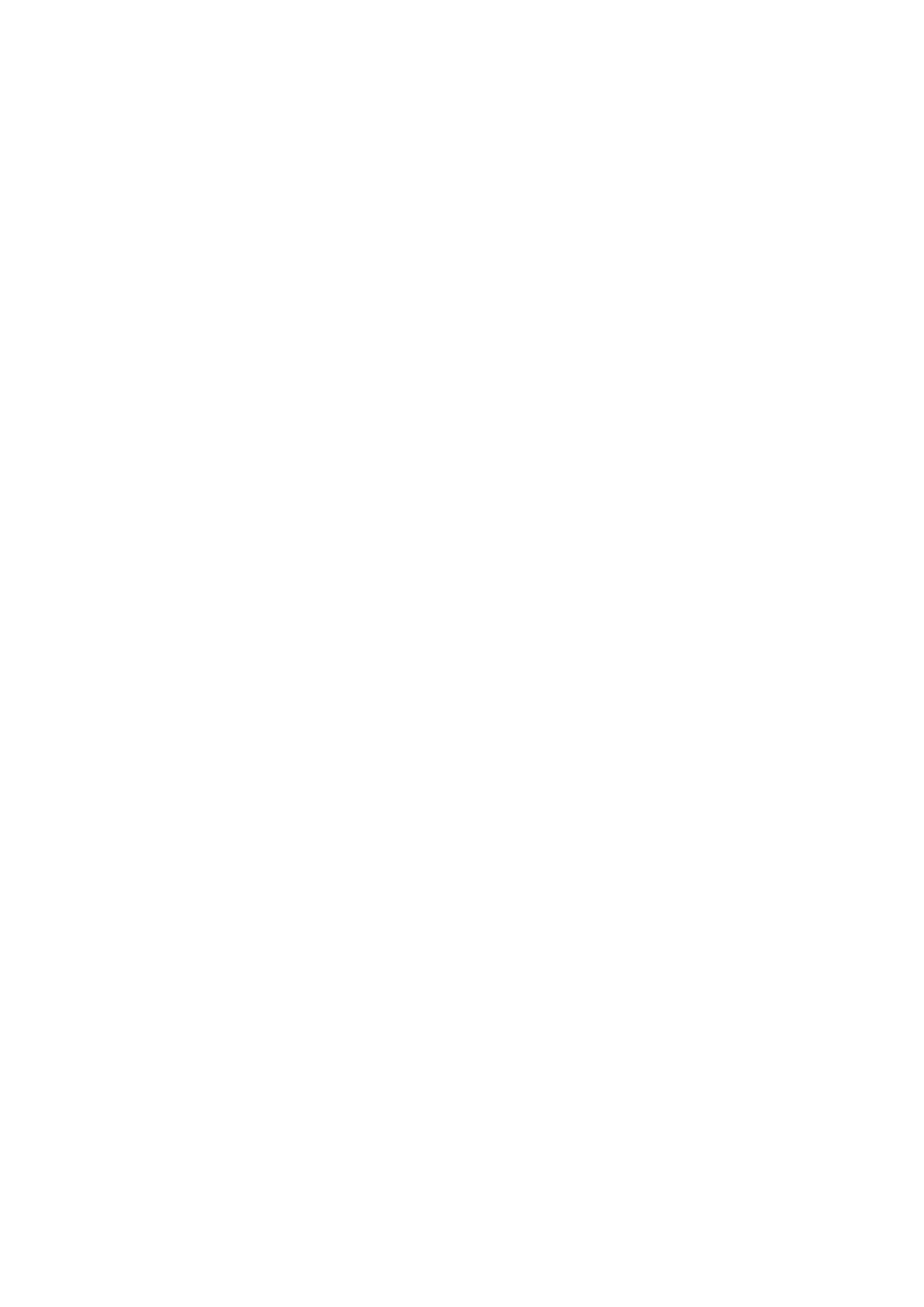A machine for perfect cleanliness and hygiene. The best that we have ever designed.

Perfectly coordinated accessories. Specially developed chemicals. Advice. Training. Service. All that and more from Winterhalter.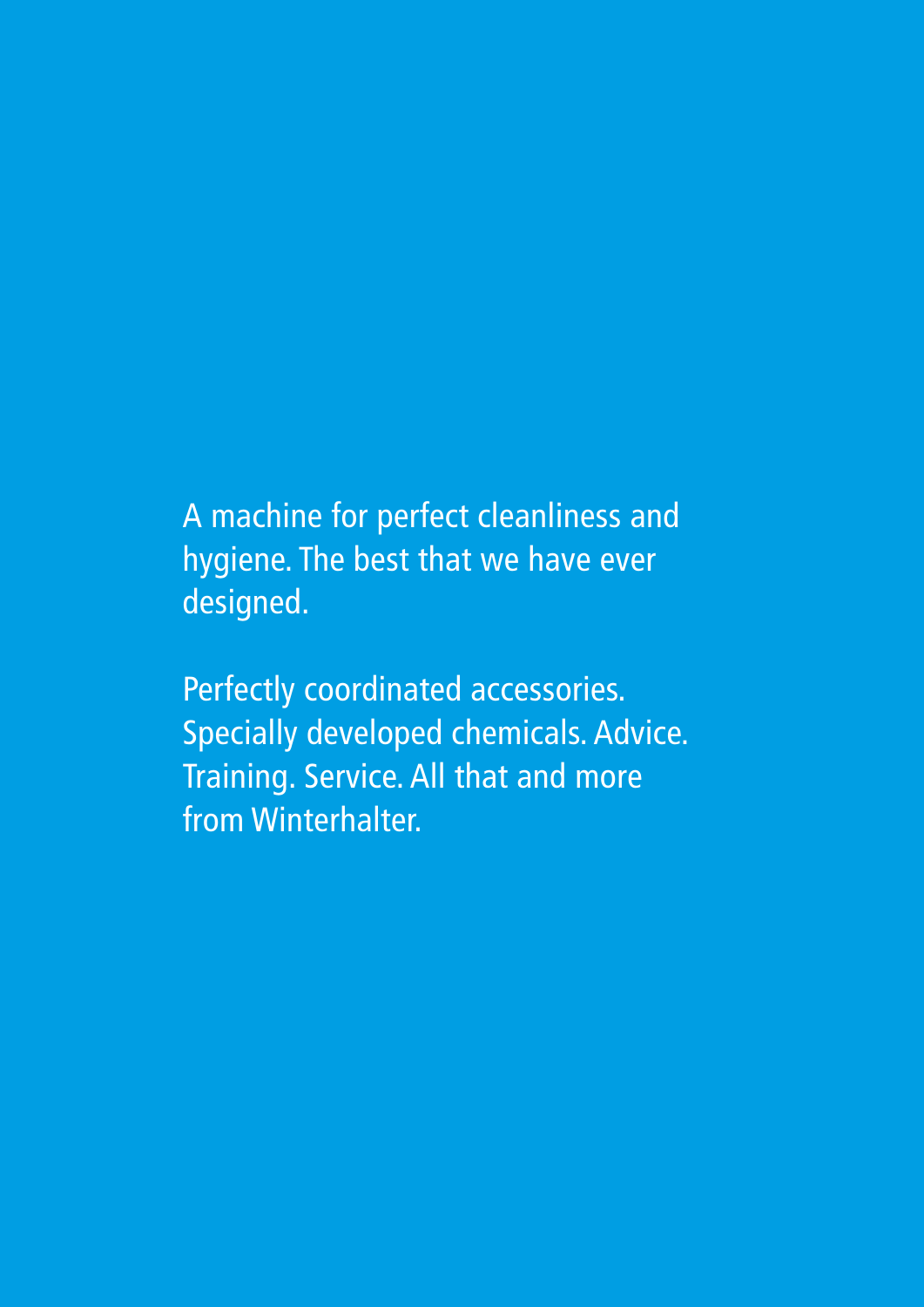*Our aim was to design the best warewasher in its class. We completely revised the UC and refined every detail to get the maximum out of it. The result is a professional tool for commercial warewashing. A piece of the future.*

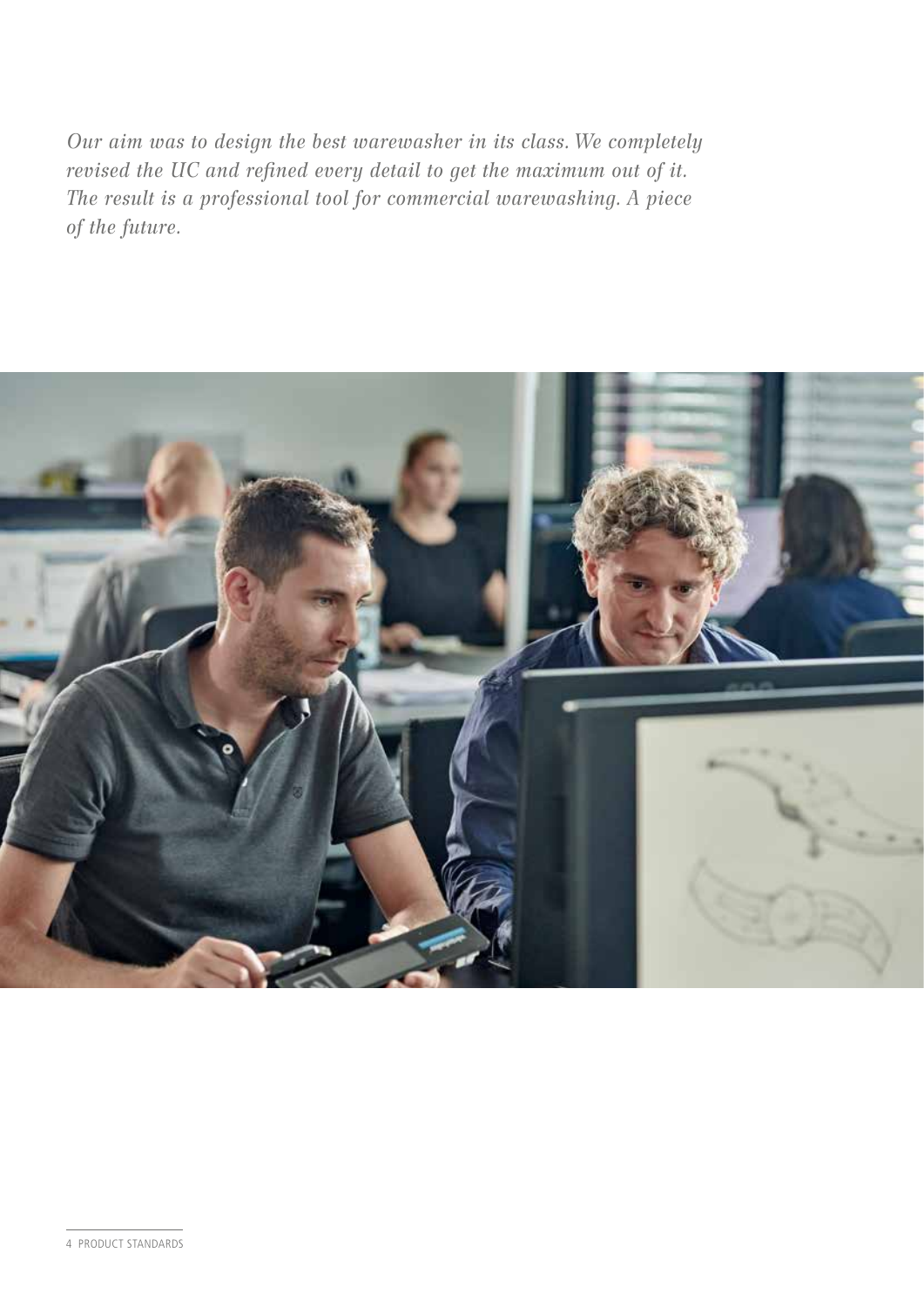

# OUR MASTERPIECE.

All our knowledge, experience and passion has gone into it. Developed with an eye to the future, it is equipped with the latest technology and can be connected to digital networks. Made with German quality and build. What's more: it meets our customers' wishes and needs across the board. Whether in bars, cafés, bistros restaurants, bakeries or butchers' shops.

The new UC Series from Winterhalter is unveiling the next generation of undercounter warewashers. For perfect wash results. Intuitive and simple to use. Completely safe and reliable to operate. Every detail is of the highest quality. The UC is a piece of engineering artistry. Ready for the requirements of today and tomorrow.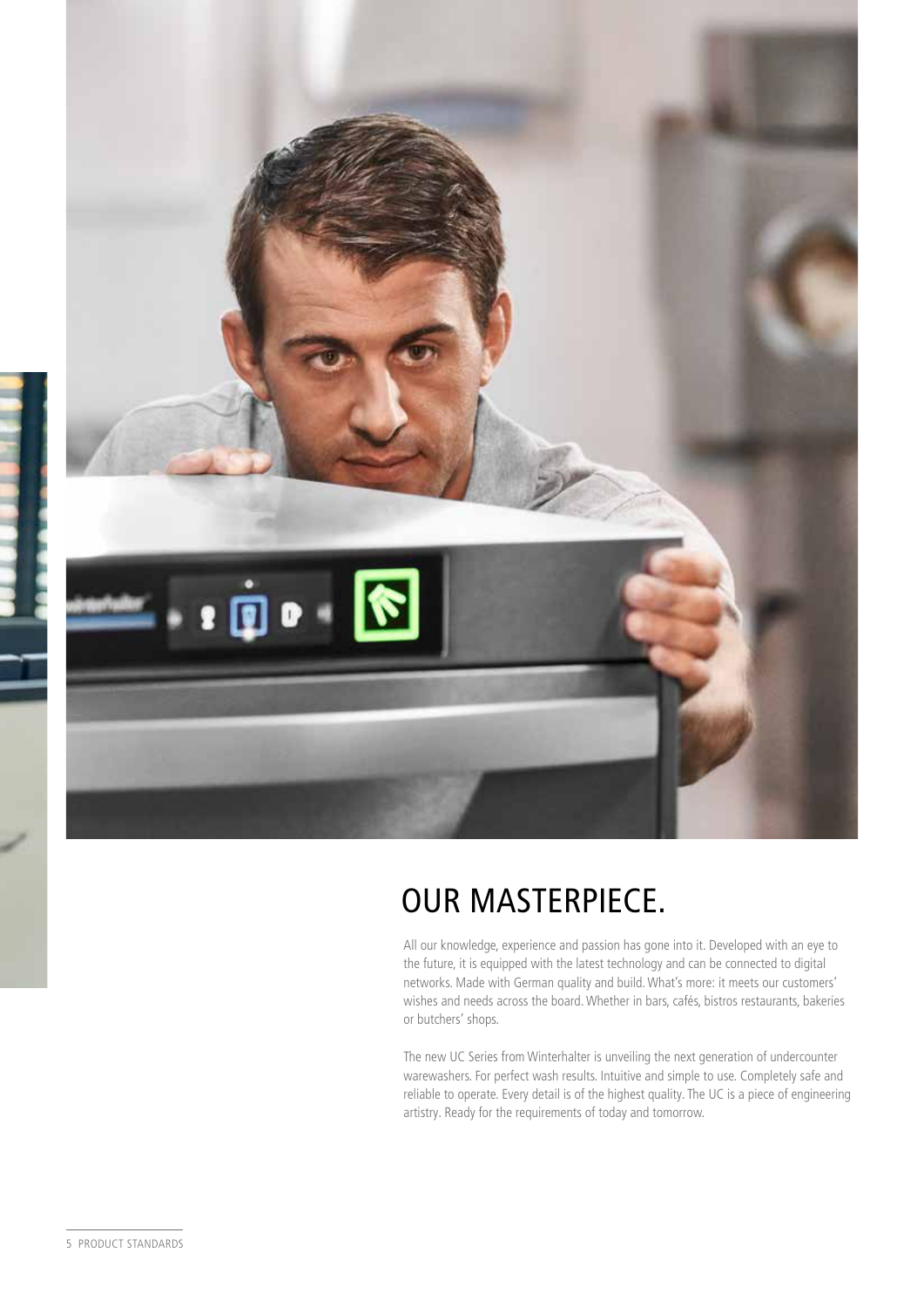#### SMART TOUCH DISPLAY

for intuitive and simple operation

#### CONNECTED WASH

Connects to digital networks for greater safety and efficiency

#### INNOVATIVE WASH FIELD

Flow-optimised and with new nozzle geometry: for water savings of up to 25 %



#### FOR EVERY SPACE, LARGE OR SMALL

The UC Series is available in four different sizes: S, M, L and XL. You can choose the machine size that fits best with your available space and your wash items. Whatever size you choose: it goes without saying that there's a rack for every application.

#### CUSTOMISED SOLUTION

Made just for you: the UC comes as a glass, dish, cutlery or bistro washer depending on the application. Every machine has three programmes which adapt to the shape and size of the wash items and the level of soiling.

#### ECONOMICAL AND EFFICIENT

The new UC Series is even more economical to operate: the optimised wash field reduces water consumption by up to 25 % compared to the previous model. Consumption of electricity and chemicals also drops, further minimising overall operating costs. All this with first-class wash results.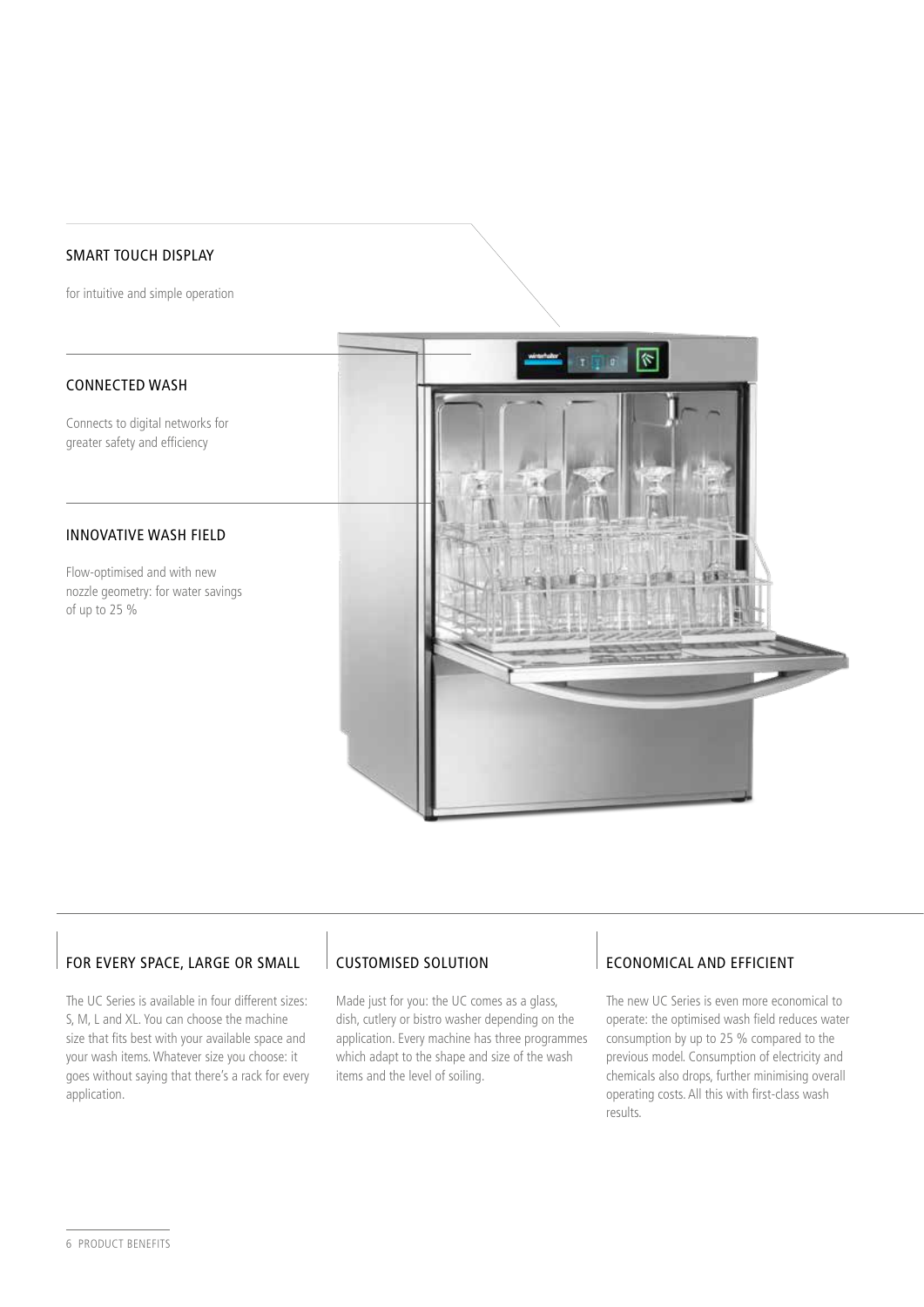# SEE FOR YOURSELF.

Glasses. Dishes. Cutlery. Baking sheets and trays. Bakers' and butchers' crates. For every space, large or small. There's a simple idea behind the UC Series: it's made to meet all your needs and requirements. An all-in-one system. But configurable in a way that results in a customised solution. Your dream machine.





The UC mission: sparkling glasses, clean dishes and impeccable cutlery. Delivering satisfaction to your guests.

#### USER-FRIENDLY

A smart touch display with programme and progress indicator. Single-button operation. Ergonomic door handle. Easy to clean, with two wash fields that can be removed with one hand at the push of a button. Operation of the UC is easy and intuitive.

#### PERFECT CLEANLINESS AND HYGIENE

Sparkling and hygienically clean. Visually unblemished. The UC guarantees perfect wash results over and over again. For the highest standards of cleanliness and hygiene. And the highest standards of quality and reliability.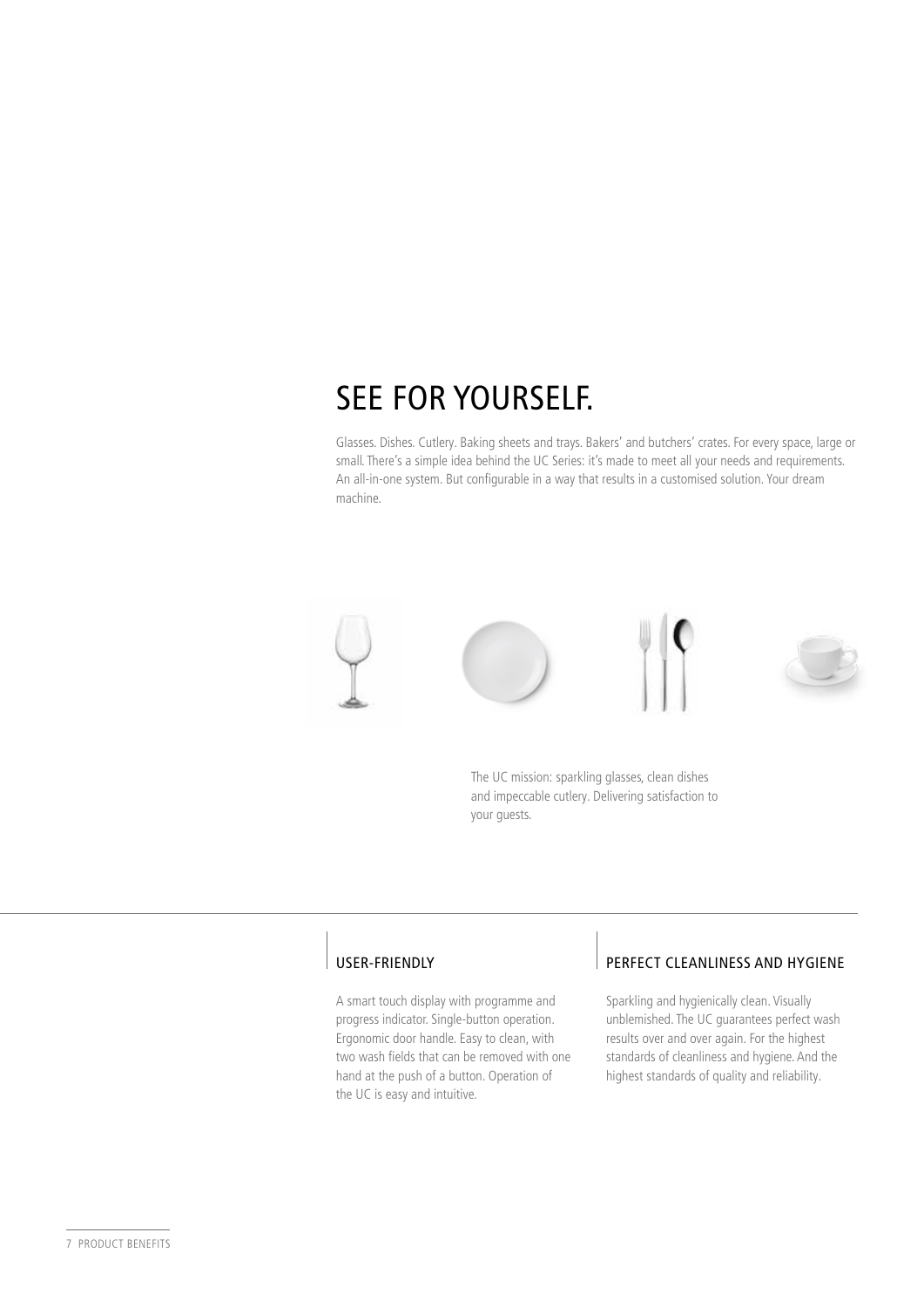



A detailed overview of the UC Series is available on our website at

>> www.winterhalter.com/uc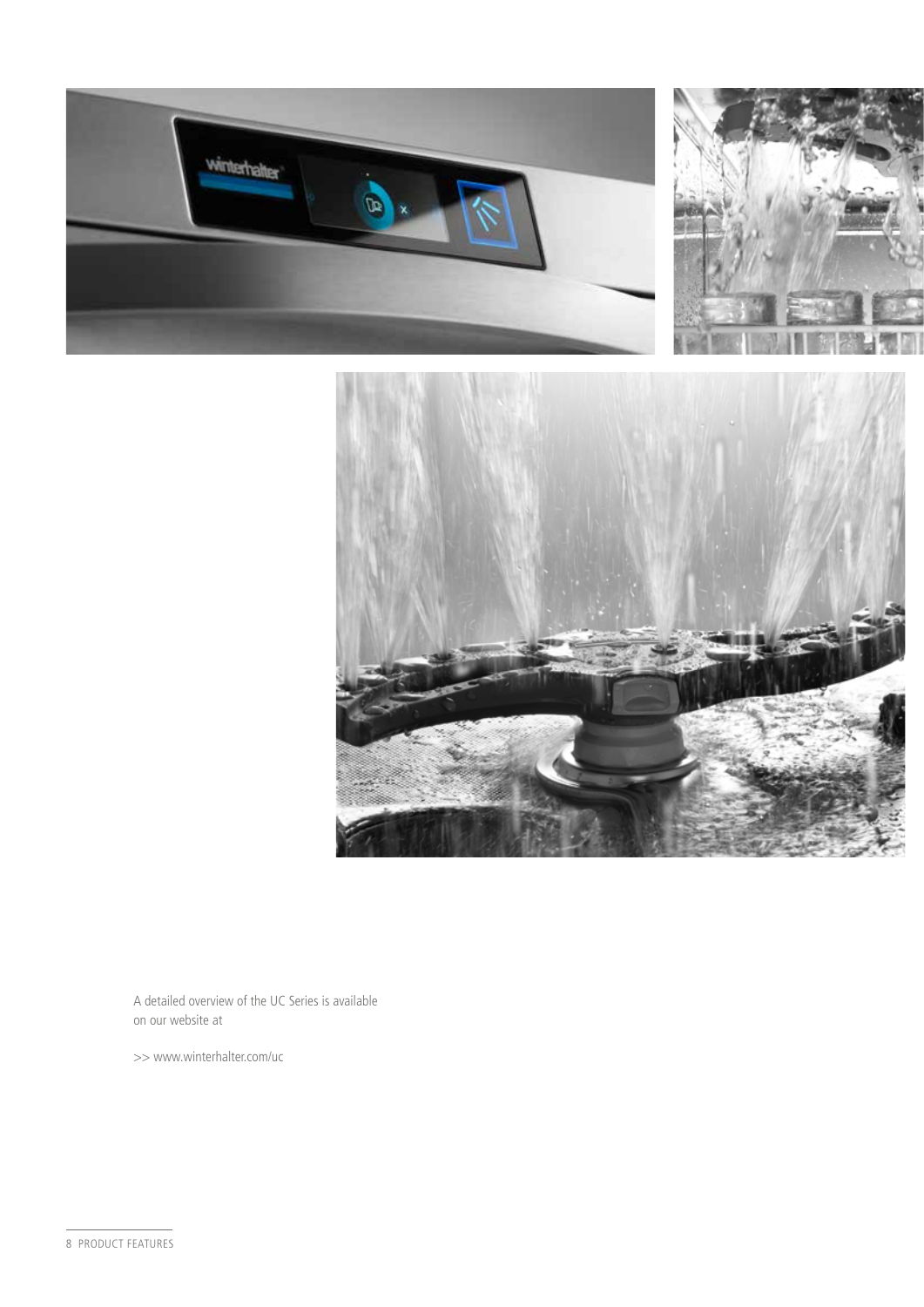



#### FLEXIBLITY

The UC concept has proven itself over many years and has made the series highly successful: one machine technology for four different applications. The UC comes customised precisely to your specific needs: as a glass, dish, cutlery or bistro washer. Every machine has three programmes which adapt to the shape and size of the wash items and the level of soiling. And if your preferred application ever changes: your service technician can reconfigure the machine and turn a glasswasher into a bistro washer. So you always have flexibility.

#### SMART TOUCH DISPLAY

Prepared for the future: a smart touch display works as the navigation of the UC. Single-button operation. A clear user interface with self-explanatory pictograms. With gesture control we all know from smartphones. The display responds sensitively and is also easy to use when wearing gloves. The surface is made of glass and is very robust: it has been tested under extreme conditions.

#### ENERGY HEAT RECOVERY SYSTEM

Less energy consumption, maximum efficiency and a more comfortable room climate: every UC machine is optionally available with an integrated Energy function – an efficient, patented circulating air heat recovery.

#### VARIOPOWER WASHING PRESSURE ADJUSTMENT

Every UC has VarioPower as standard: the automatic variable water pressure regulation in combination with the selected washing programme ensures that fine glasses and fragile bowls are washed at low water pressure, while sturdy dishes are washed at a higher water pressure.

#### WATER TREATMENT

For even better wash results and to protect the machine: every UC is available with an integrated softener as an option. This is built into the machine to save space and provides continuous soft water. As a result, detergent and rinse aid can take optimum effect and limescale deposits in the machine are reduced significantly. For the highest standards of water quality, there is the UC Excellence-i with integrated reverse osmosis: this provides sparkling glasses and gleaming cutlery – with no polishing.

#### CONNECTED WASH\*

Greater safety, greater efficiency: the UC can be linked to a computer or mobile device via CONNECTED WASH. This enables analysis and evaluation of all important operating data. For optimisation of the entire washing process.

\* You can find the countries in which CONNECTED WASH is currently available and the functions and options it offers at www.connected-wash.com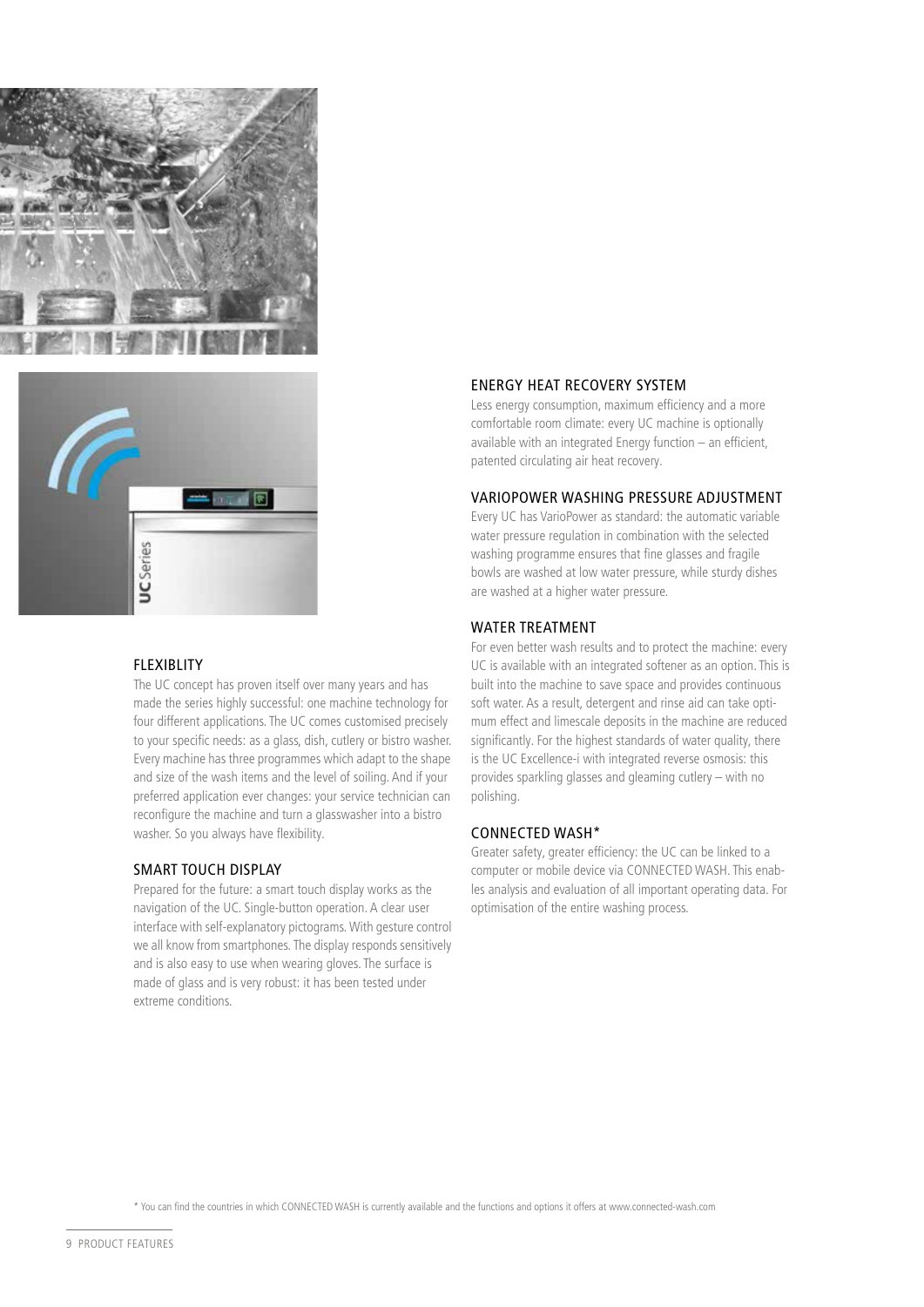*Cleanliness and hygiene. Each one of our products plays its part. Together they deliver the perfect wash result. Welcome to the complete Winterhalter system!*

#### WASH RACKS

They are custom-made for glasses, dishes or cutlery. With their functional design they adapt precisely to the respective wash items, protecting them and preventing damage. They ensure ideal water and air circulation and fast drying. They make handling and transporting wash items easier. What's more: special solutions like the double-rack system, which allows you to wash on two levels with just one wash cycle, provide even more flexibility.

Wash racks have a decisive influence on the quality of the wash result and on total operating costs. We can advise which racks best suit your requirements. Culminating in the best solution for you.





#### **CHEMICALS**

Usually overshadowed by the machine. Often underestimated. Chemicals have a crucial influence on the wash result. For this reason, they are an extremely important component within the overall Winterhalter system.

We have established a research department with an in-house laboratory at our headquarters in Meckenbeuren. Here we develop and test formulas for a premium range of detergents and hygiene products. These are precisely tailored to the different wash items and types of soiling; they are economical and match perfectly with other products in the range. They complement one another and deliver a brilliant overall wash result.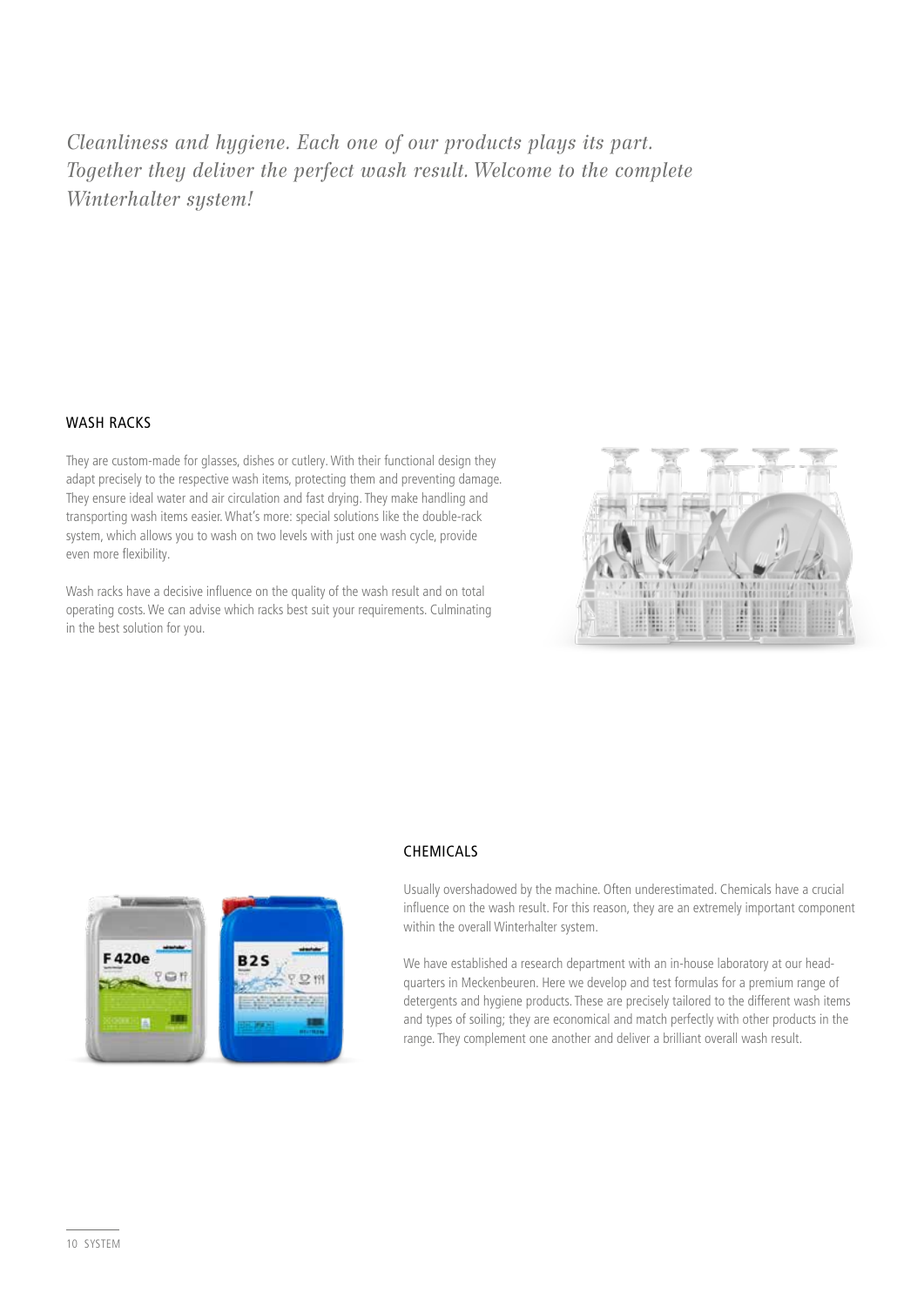#### WATER TREATMENT

Deposits. Streaks. Spots are the natural enemies of any restaurateur. Because they are a sign of poor washing quality. Limescale impairs the effect of detergent and rinse aid, and damages the machine in the longterm. The problem is water quality – the solution is professional water treatment.

Winterhalter has developed an entire product range from simple water softening through to reverse osmosis. Integrated into the machine or as an external device. And always tailored precisely to your needs and the local water quality. The result is sparkling glasses which require no polishing, gleaming cutlery, and shining plates.





#### PLINTHS

Do you want to bring your UC up to the optimal working height and create additional storage space? Do you want to be able to store your wash racks under the machine, without taking up too much space? Or keep detergent and rinse aid containers tidied away under the machine? We've developed special plinths for our undercounter machines which are tailored to these requirements. Open and enclosed, in various heights, with and without a drawer. For space-saving storage and ergonomic working.

#### ADVICE AND PLANNING

Winterhalter is the specialist in commercial warewashing systems. Our knowledge encompasses the widest range of kitchens in the world. We know which aspects are important when it comes to warewashing, and what has to be taken into consideration. What's more: we enjoy passing this knowledge and experience on to our customers.

Together we analyse your processes, plan your needs and choose the optimal equipment. We organise your washing operation, optimise the washing logistics and provide instruction and training sessions for your employees. When it comes to washing up, we're always there for you. And we help you to make your washing process as efficient as possible.

What can we do for you? Let's talk about it: Tel. +49 7542 402-5408 or www.winterhalter.com/contact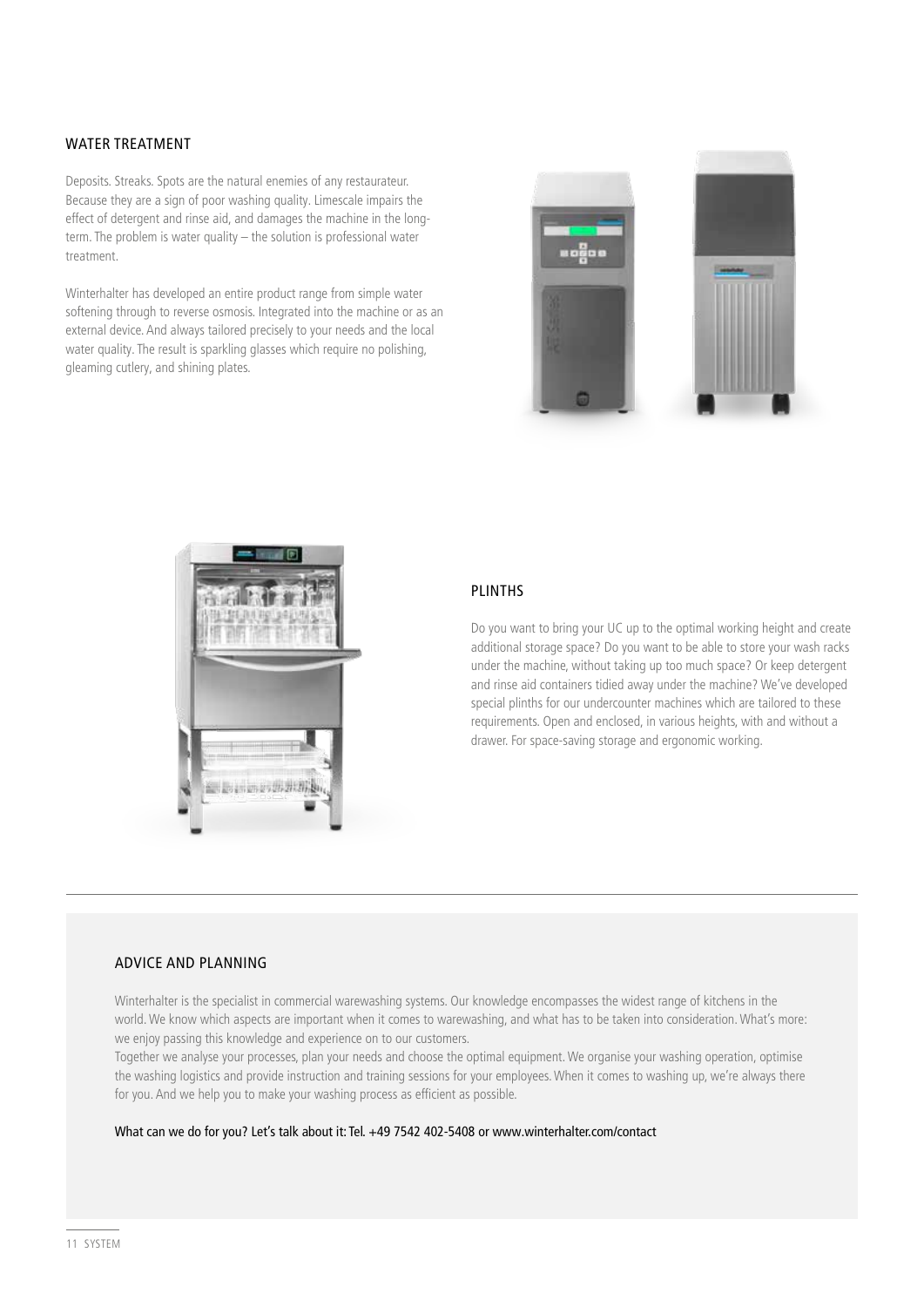

# Jürgen Winterhal



Ralph Winterhalte

# *»We are family people«*

Down-to-earth. Forward-looking. With a focus on family. The culture and values of our family have shaped the Winterhalter company for three generations. Close to staff, customers and partners. Long-term thinking with a view to the generations to come. Taking personal responsibility – all typically Winterhalter. We are proud of our family company. And we are pleased to grow a little more every day.





It all began in 1947: Karl Winterhalter established his own company in Friedrichshafen. He started by salvaging scrap metal from the war, which he used to manufacture household goods. Cooking pots and ovens, for example. A short time later he specialised, and in 1957 launched the GS 60 model: the first commercial warewasher from Winterhalter. That was the starting signal. Since then the company has always pursued a single goal: perfect wash results as part of an efficient washing process. With this holistic approach, Winterhalter has developed from a machine supplier to the full system provider of warewashing solutions it is today.

*»Products, advice, service – three factors that intertwine seamlessly at Winterhalter. And that makes our customers feel safe in the knowledge that they have the right partner for any issue relating to the washing process.«*

#### FROM WAREWASHER TO WAREWASHING SOLUTION

In days gone by, all we needed to do was deliver the new warewasher to our customer's kitchen on a hand truck. Now it's about the development of a new, individual warewashing solution, which is perfectly coordinated with the on-site situation and the special requirements and preferences of the customer. A solution of this type is based on clear analysis and planning. To achieve this, we visualise the room layout using state-of-the-art CAD software in 2D and 3D. For a bespoke and efficient washing process.

# *1.700* EMPLOYEES WORLDWIDE

High quality standards. Diligence. Curiosity and ambition. These are the typical attributes of a Winterhalter employee. And with them, we have grown from a small Swabian family company into a global player: with over 40 branches worldwide and distribution partners in over 70 countries. We are proud of what we have achieved. And we are proud of each and every employee who has done their bit. So we would just like to take this opportunity to officially say »Thank you!«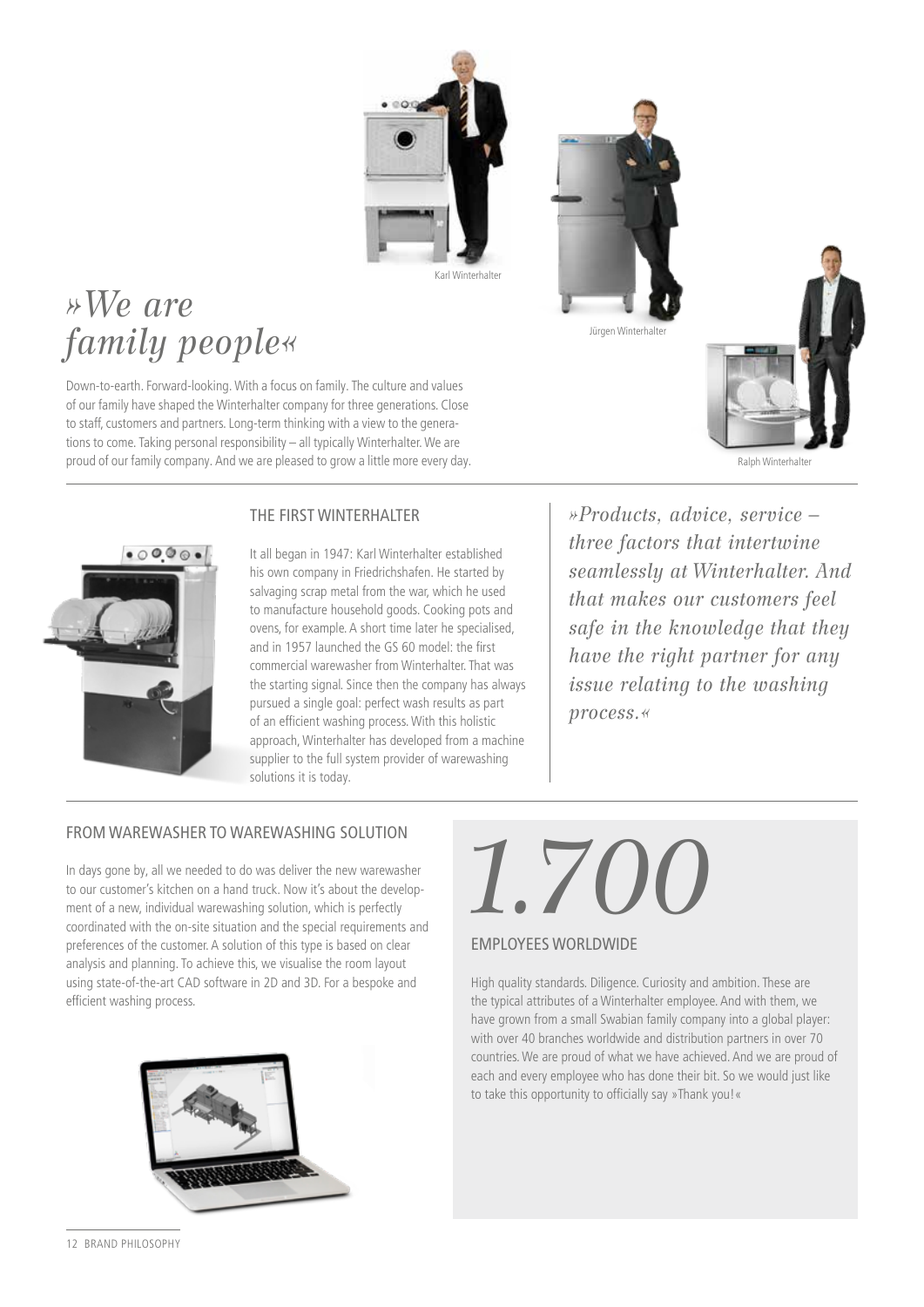

#### IN-HOUSE LABORATORY FOR IMPROVED CHEMICALS

As a specialist in warewashing, do we want to rely on the products of other manufacturers? The answer to this question was an immediate and resounding »No!«. This was the moment when our in-house research laboratory was born: we have been developing our own formulas for original Winterhalter chemicals for many years now: from detergents and rinse aids to hygiene products.

#### OUR ACADEMY OF WASHING SCIENCE

Almost 1,000 participants per year and 250 training days worldwide: as part of our training programmes we pass on our knowledge and experience in the discipline of »warewashing«. We provide training to our own personnel as well as to our retail and service partners. Our objective: every Winterhalter customer should receive informed advice and professional support in the specific situation. Whether it's an initial informative discussion, installing a warewasher, or service and maintenance appointments.

#### *Good to know*

As a specialist in warewashing, at Winterhalter we set high standards for ourselves: we don't just want to meet our customers' current requirements. We want to support them proactively and gain their trust for the long term. Service plays an important role here: our comprehensive network guarantees fast and professional support on site. Worldwide.

We and our service partners are there when you need us. On that you can always rely with Winterhalter.





What opportunities does new technology offer? How is our society and the world of work changing? Which trends and developments will shape commercial warewashing in the future? We find all of these questions extremely exciting. And that's why we are already working on developments that will affect us and our customers tomorrow, and the day after that. You can take a look at the solutions that we have developed in our NEXT LEVEL SOLUTIONS. Current examples include CONNECTED WASH and PAY PER WASH.

>> www.connected-wash.com >> www.pay-per-wash.com

#### *»See you again soon«*

Customers often own a Winterhalter warewasher for 15 or 20 years. So our customers only have to worry about disposing of their old equipment once every few decades. What's more, we take care of this ourselves. We design our machines as modular systems, so they are easy to dismantle if ever the need arises. We reduce the range of materials, use standardised construction materials and label plastic parts for easy recycling. Winterhalter warewashers have a particularly high recycling ratio thanks to these and many other measures.



#### MADE IN GERMANY AND SWITZERLAND

As ever, it is not simply an indication of origin, but a seal of quality: products made in Germany and Switzerland are recognised worldwide for their premium quality and total reliability. For engineering skill, ingenuity and precision. Winterhalter is the perfect testament to this: in Meckenbeuren, Endingen and Rüthi, we develop and produce solutions for first-class cleanliness and hygiene. This is our promise for every single warewasher that leaves our factory.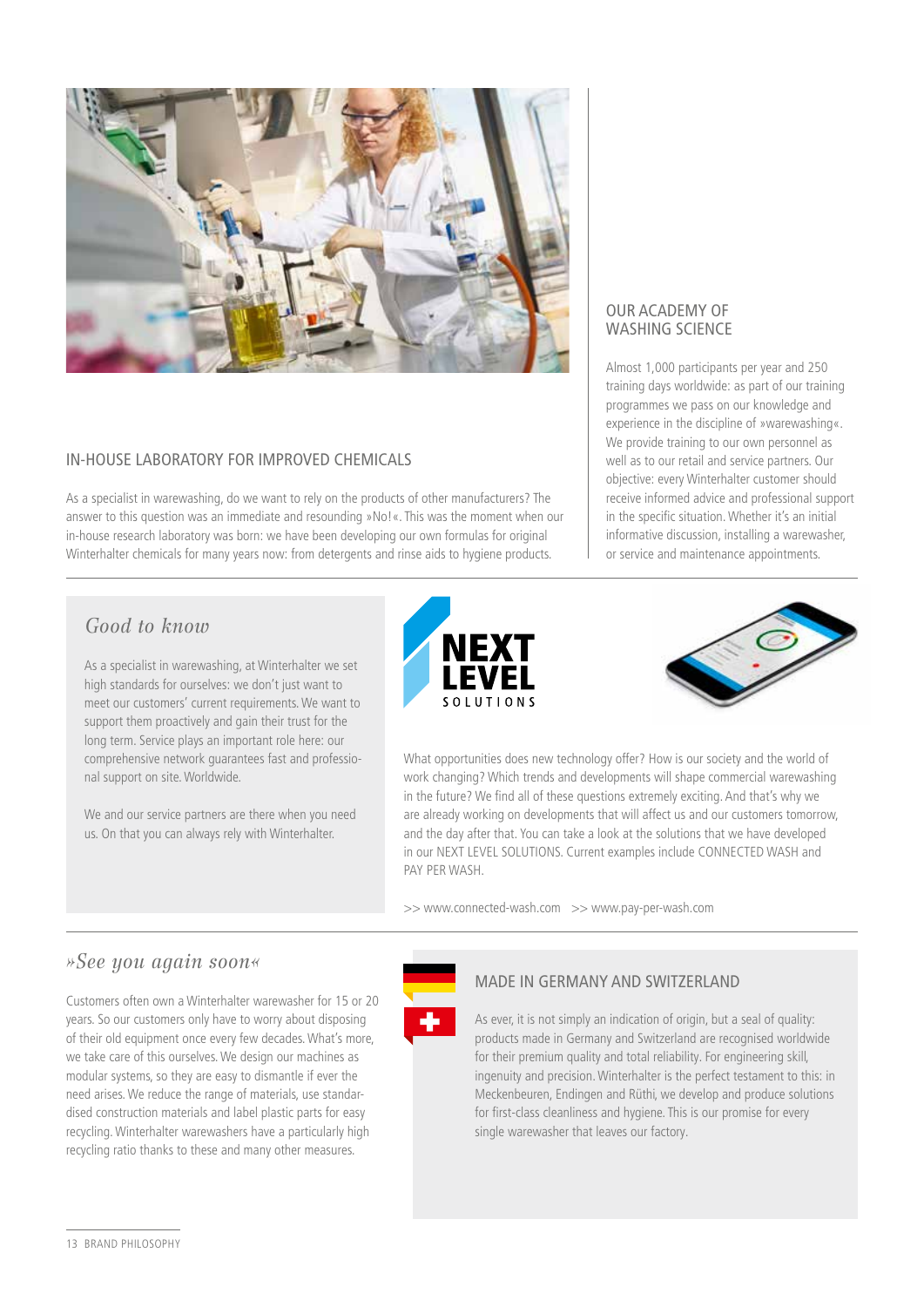### TECHNICAL DATA

| General data                                 |         | $UC-S$    | UC-M      | UC-L                               | UC-XL                        |
|----------------------------------------------|---------|-----------|-----------|------------------------------------|------------------------------|
| Tank capacity                                |         | 9.5       | 15.3      | 15.3                               | 15.3                         |
| Rack dimensions                              | mm      | 400 x 400 | 500 x 500 | 500 x 500                          | 500 x 500 / 500 x 540        |
| Clear entry height                           | mm      | 309       | 309       | 404                                | 404                          |
| Wash pump                                    | kW      | 0.6       | 0.6       | 0.6                                | 0.6                          |
| Noise emission                               | dB(A)   |           |           | max. 55                            |                              |
| Splash guard with plastic rear cover         |         | IPX3      | IPX3      | IPX3                               | $\qquad \qquad -$            |
| Splash quard with stainless steel rear cover |         | IPX5      | IPX5      | IPX5                               | IPX5                         |
| Weight net / gross                           | kg      | 59/68     | 64 / 74   | 69/79                              | 69/79                        |
| with Energy                                  | kg      | 64 / 73   | 70/80     | 75/85                              | 75/85                        |
| with Excellence-i                            | kg      | 79 / 88   | 85/95     | -                                  | $\qquad \qquad \blacksquare$ |
| Max. inlet water temperature                 | °C      |           |           | 60 (Energy: 20 / Excellence-i: 35) |                              |
| Required water flow pressure                 | bar/kPA |           |           | $1.0 - 6.0 / 100 - 600$            |                              |
| with Energy                                  | bar/kPA |           |           | $1.5 - 6.0 / 150 - 600$            |                              |
| with Excellence-i                            | bar/kPA |           |           | $1.4 - 6.0 / 140 - 600$            |                              |

| Specific data depending on software                                   |              | <b>Glasses</b>                           | <b>Dishes</b>               | <b>Bistro</b>               | Cutlery                     |
|-----------------------------------------------------------------------|--------------|------------------------------------------|-----------------------------|-----------------------------|-----------------------------|
| Theoretical capacity standard*1                                       | Racks/h      | 22/32/48                                 | 24 / 28 / 40                | 28/32/40                    | 11                          |
| Theoretical capacity short programme <sup>*1</sup>                    | Racks/h      | 77                                       | 66                          | 66                          | 21                          |
| Rinse water consumption per<br>wash cycle <sup>*2</sup> UC-S          |              | Standard: 2.0<br>Eco: 1.8<br>Cool: $3.4$ | Standard: 2.0<br>Eco: 1.8   | Standard: 2.0<br>Eco: 1.8   | Standard: 3.2<br>Eco: 2.9   |
| Rinse water consumption per<br>wash cycle <sup>*2</sup> UC-M, -L, -XL |              | Standard: 2.2<br>Eco: $2.0$<br>Cool: 3.4 | Standard: 2.2<br>Eco: $2.0$ | Standard: 2.2<br>Eco: $2.0$ | Standard: 3.4<br>Eco: $3.1$ |
| Tank temperature                                                      | $^{\circ}$ C | 62<br>Cool: 55                           | 62                          | 62                          | 69                          |
| Rinse water temperature                                               | $^{\circ}$ C | 65<br>Cool: $*3$                         | 85                          | $65 - 85$                   | 85                          |
| Rinse water temperature Energy*4                                      | °C           | 65                                       | 65                          | 65                          | 65                          |

#### ELECTRICAL DATA

| Voltage                           |      | Fuse protection Total connected load's<br>Tank heating 1.8 kW<br>Boiler heating 4.9 kW | <b>Total connected load Cool</b> <sup>*5</sup><br>Tank heating 2.5 kW<br>Boiler heating 4.9 kW | <b>Countries</b> |  |
|-----------------------------------|------|----------------------------------------------------------------------------------------|------------------------------------------------------------------------------------------------|------------------|--|
| 380 V - 415 V, 3N~, 50 Hz / 60 Hz | 10 A | 6.0 kW                                                                                 | -                                                                                              |                  |  |
|                                   | 16 A | 7.9 kW                                                                                 | 6.1 kW                                                                                         | Worldwide        |  |
| 220 V - 240 V, 1N~, 50 Hz / 60 Hz | 10 A | 1.8 kW                                                                                 | -                                                                                              |                  |  |
|                                   | 13 A | 2.6 kW                                                                                 | $\overline{\phantom{0}}$                                                                       |                  |  |
|                                   | 16 A | 3.2 kW                                                                                 | 3.4 kW                                                                                         |                  |  |
|                                   | 20 A | 4.1 kW                                                                                 | 4.2 kW                                                                                         |                  |  |
| 230 V, 2~, 50 Hz / 60 Hz          | 16 A | 3.0 kW                                                                                 | -                                                                                              |                  |  |
| 230 V, 3~, 50 Hz / 60 Hz          | 25 A | 7.3 kW                                                                                 | $\qquad \qquad \blacksquare$                                                                   | Belgium          |  |
| 200 V, 2~, 50 Hz / 60 Hz          | 20 A | 3.3 kW                                                                                 | $\qquad \qquad -$                                                                              | Japan            |  |
| 200 V, 3~, 50 Hz / 60 Hz          | 25 A | 6.9 kW                                                                                 |                                                                                                |                  |  |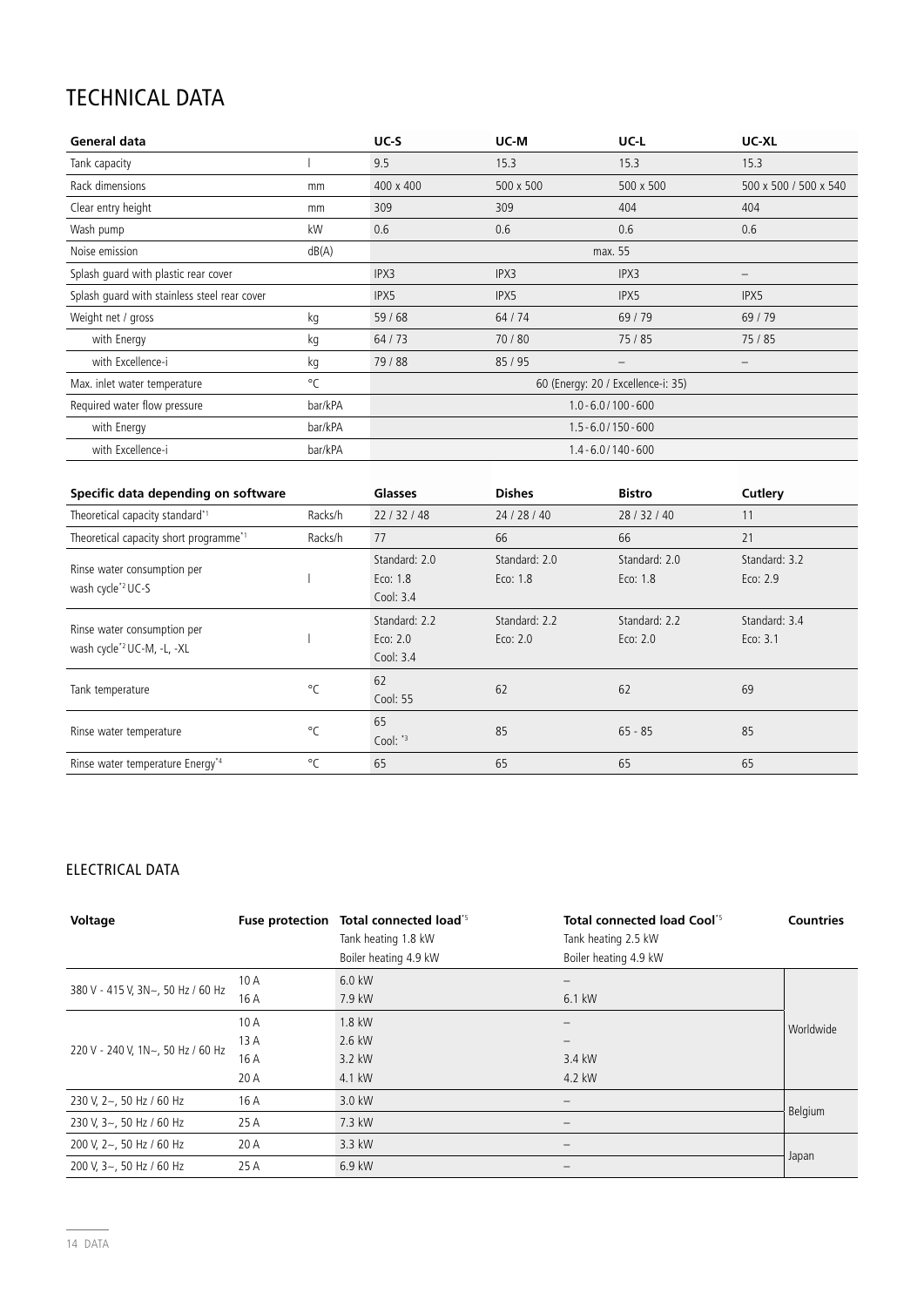15 DATA

\*1 Depending on local conditions (inlet water temperature / electrical supply), the values stated here may be reduced. \*2 Non-binding information. The actual rinse water consumption may vary depending on the on-site conditions.

 $671b \rightarrow 1068$ 

 $\left\langle -404\right\rangle$ 규  $-328$ 

651

637

691

\*3 Depending on inlet water temperature, switchable to 65 °C.

\*4 Inlet water temperature < 20 °C.

600

810

**UC-XL**

820-855

 $10a<sup>2</sup>$ 

\*5 The actual connected load varies depending on the mains voltage.

**UC-L Energy** 

895

905-940

 $-10a$ 

**UC-XL Energy** 

895

905-940

 $-10a$ 

|                 | wing changes to the dimensions must<br>be noted: |
|-----------------|--------------------------------------------------|
| Height: $+5$ mm | Width: $+10$ mm                                  |

810

820-855

10a

Depth: +5 mm

a Removing the feet reduces the machine height by 10 mm.

**Note** For installation in a recess, the follo-

b Without integral containers for detergent and rinse aid, the depth of all machines is reduced by 20 mm.

Further information can be found on our installation diagram.



715

**UC-M**

725-760

10a

 $-600$ 

## 657 600 603  $(-404 - )$ 820-855 328 404 404 810  $\overline{1}$ 328  $\rightarrow$  $637b \rightarrow 1034$ 617

 $940$ 

328

 $\leftarrow$ 309 $\rightarrow$ 

 $\overline{1}$ 

637b

617

603

657





637b

₽

423





800

810-845

 $-10a$ 

**UC-S Excellence-i / UC-S Excellence-iPlus**